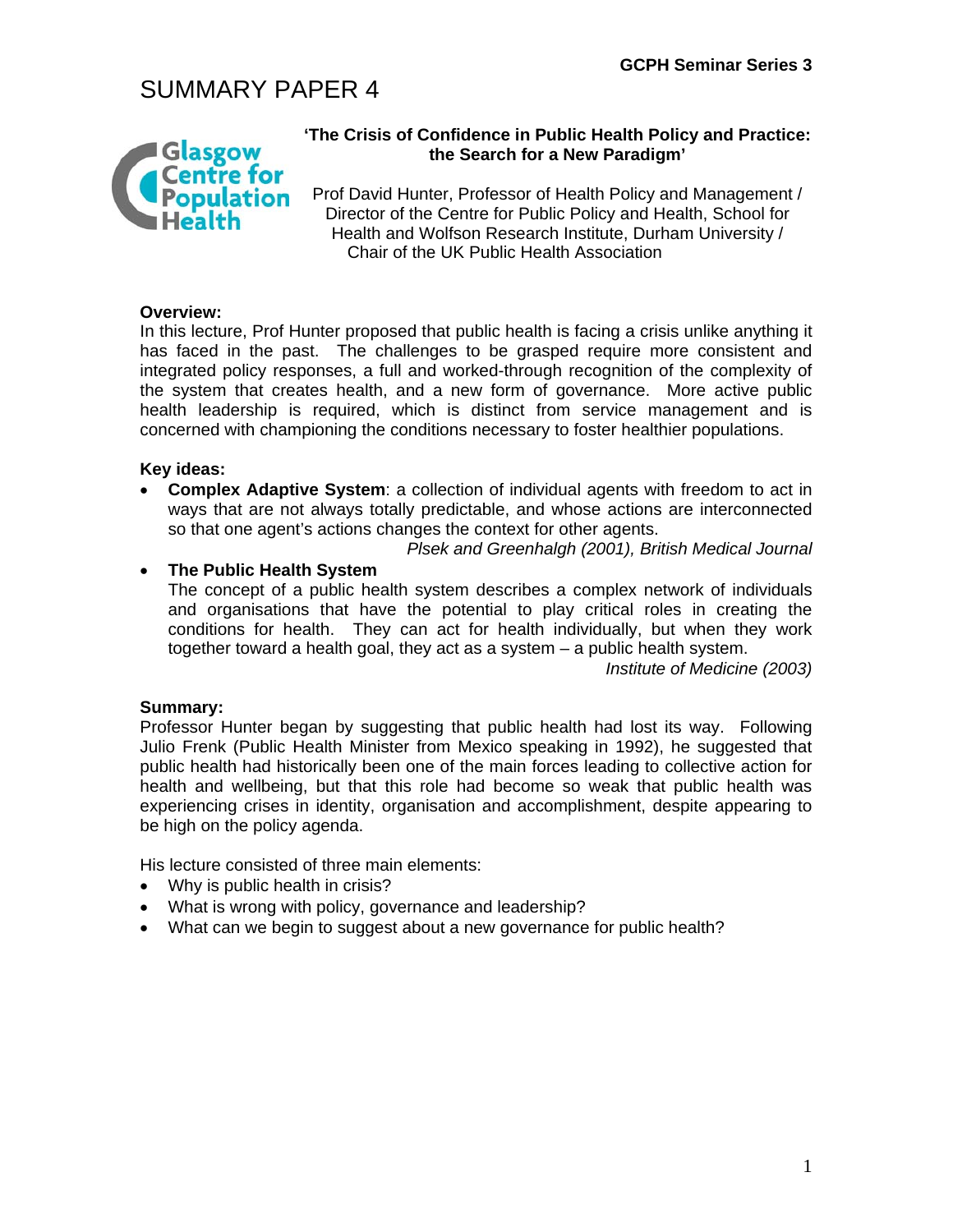## SUMMARY PAPER 4

### Why is public health in crisis?

To advance his thesis on this question, Prof Hunter suggested first of all that government policy, in a range of areas relevant to public health, was inconsistent and confused. He characterised this as a long standing tension in the public discourse between the "nanny" state and the "enabling" state. He suggested that this was compounded by a tendency for policies to push and pull in different, rather than coherent directions – leading to a poor fit between the different pieces of the jigsaw. By way of example he quoted a prime ministerial speech on healthy living which contained both support for the ban on smoking and a stance against state interference in personal choice, and therefore a confused conception about what the role of public health is. He argued that while the social and economic determinants of health were accepted, it was much less common for these to be consistently and enduringly reflected in economic and social policy, with policies cycling between focusing on individual responsibility and on social responsibility.

He suggested that this approach may be seen in the fact that public health budgets are diverted to meet hospital deficits or acute care targets, investment in the public health workforce is slim and constant NHS reorganisation in England weakens the whole system. He suggested that this represented a set of systemic difficulties borne out of short term acute secondary care perspectives which see the reduction of mortality and morbidity as an option rather than a duty.

To illustrate this further he quoted from the Audit Commission report into inequalities in health in Greater Manchester. This suggested that the failure to effectively address this challenge arose out of a range of systemic failures ranging from a failure of vision and focus through to a lack of concerted action across sectors together with the constant churn of reorganisation.

He rounded up this section by suggesting that the balance in the health system had not shifted from health care, focussed on sickness, towards a new system with incentives encouraging a focus on health and wellbeing. Barriers to achieving this change, he argued, include: successive NHS reorganisations, a punitive targets culture, and a set of tools which are not fit for purpose (e.g. governance, leadership, capacity). All of this led to significant effort being expended on maintaining the status quo. Despite all of the activity not much has changed.

#### What is wrong with present policy, governance and leadership?

Professor Hunter suggested that a number of factors are worthy of consideration:

- Over the last 25 years or so politicians have become more managerial and managers more politicised.
- Targets are imposed more from above with little reference to the experience of those who will need to deliver them.
- This is associated with a tendency to operate on parts of the system rather than the whole, without conscious consideration of the effects that change in one part will have on other areas – like squeezing a balloon.
- In this complex context the tendency to keep on applying more of the same more management, more targets, more assessment – is unlikely to lead to better outcomes.
- The current governance system values followers, who deliver set targets, rather than leaders who may change things.